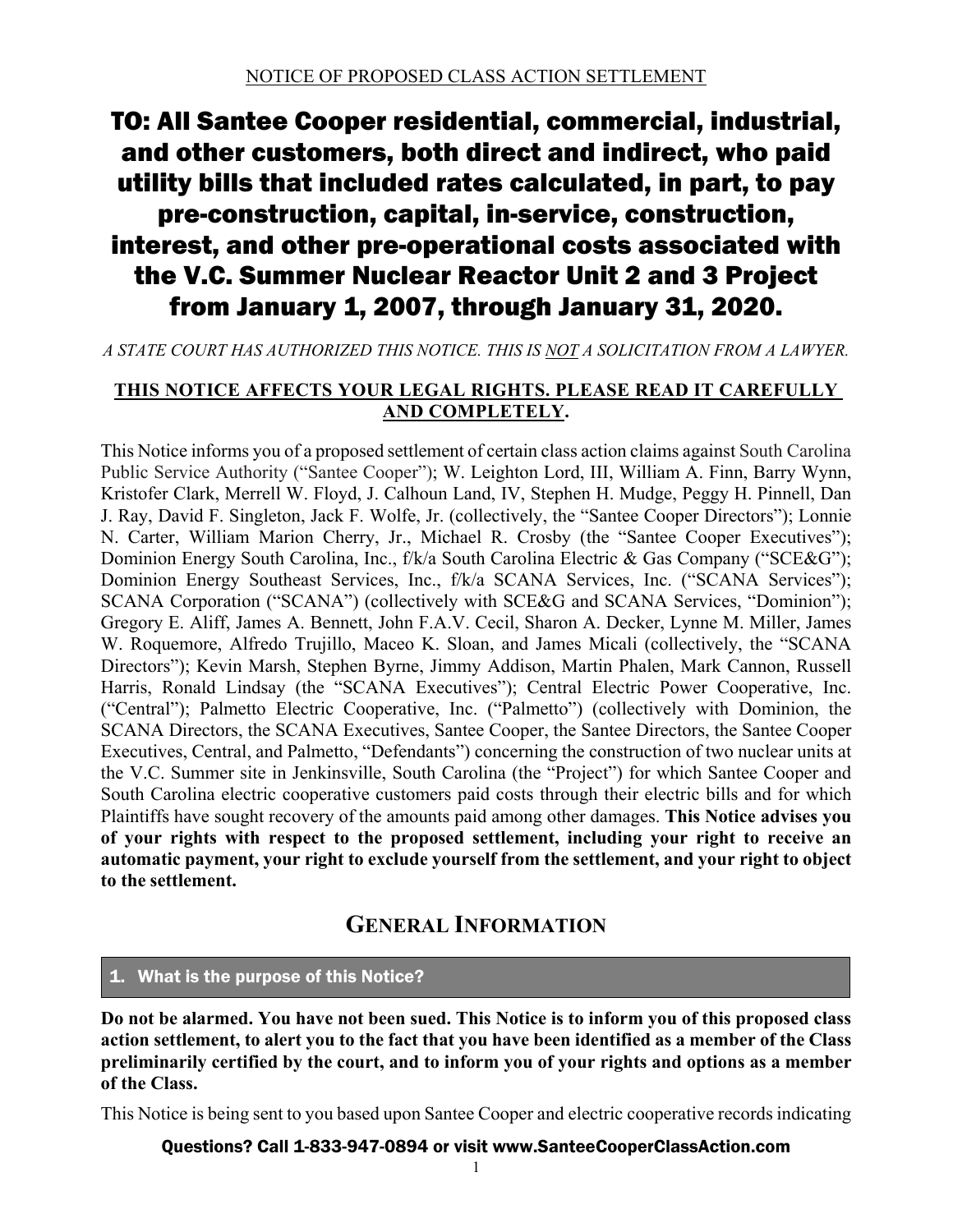that you paid costs for the Project as part your electric bills from Santee Cooper and/or an electric cooperative during the Class period.

You may be entitled to receive monetary benefits under a settlement of legal claims relating to the advanced financing you paid for the Project.

## 2. Do I have to do anything?

If the court grants final approval of the settlement and it becomes effective, you do not have to do anything to receive payment under the settlement. As set forth below, you also have the option to object to the proposed settlement, or you may exclude yourself from the settlement. If you choose to exclude yourself from the settlement, you will not receive any payments from the settlement, and you will retain the right to file any claim you may have against Defendants on your own and at your own expense.

#### 3. What is a class action lawsuit?

In a class action, one or more people called "Class Representatives" (in this case, Jessica S. Cook and Chris Kolbe) sue on behalf of people who have similar claims. All these people are a "Class" or "Class Members." The Class Representatives who sued – and all the Class Members like them – are called the Plaintiffs. The entities the Class Representatives sued are called the Defendants. One court resolves the issues for all Class Members, except for those who may choose to exclude themselves from the Class. This Notice is provided because the Defendants have agreed to a proposed settlement with the Class, and the Court has decided that this matter should proceed as a class action lawsuit.

## **INFORMATION ABOUT THE CLASS ACTION**

## 4. What is the nature of this class action lawsuit?

This lawsuit was initiated in August 2017 following the announcement by Santee Cooper and SCE&G of their intention to abandon the construction of the Project. Plaintiffs allege, among other things, that Defendants breached various duties in the construction of the Project and improperly charged Plaintiffs advanced financing costs. Plaintiffs seek recovery of the amounts paid among other damages. Plaintiffs' allegations are detailed in the Fifth Amended Complaint (the "Complaint"), a copy of which may be reviewed at www.SanteeCooperClassAction.com.

Defendants deny that they engaged in any wrongful conduct or that they violated the law in any way. Defendants contend that the claims asserted in this litigation have no merit, and they have agreed to the proposed settlement to put to rest this controversy and avoid the risks inherent in complex litigation.

#### 5. How is the class defined?

By Order dated March 17, 2020, the South Carolina Court of Common Pleas for Greenville County (the "Court") preliminarily certified (defined) the following Class of persons in this case:

All Santee Cooper residential, commercial, industrial, and other customers, both direct and indirect, who paid utility bills that included rates calculated, in part, to pay preconstruction, capital, in-service, construction, interest, and other pre-operational costs associated with the V.C. Summer Nuclear Reactor Unit 2 and 3 Project from January 1, 2007, through January 31, 2020.

This Notice is being sent to you based upon Santee Cooper and electric cooperative records indicating that you are a member of the Class.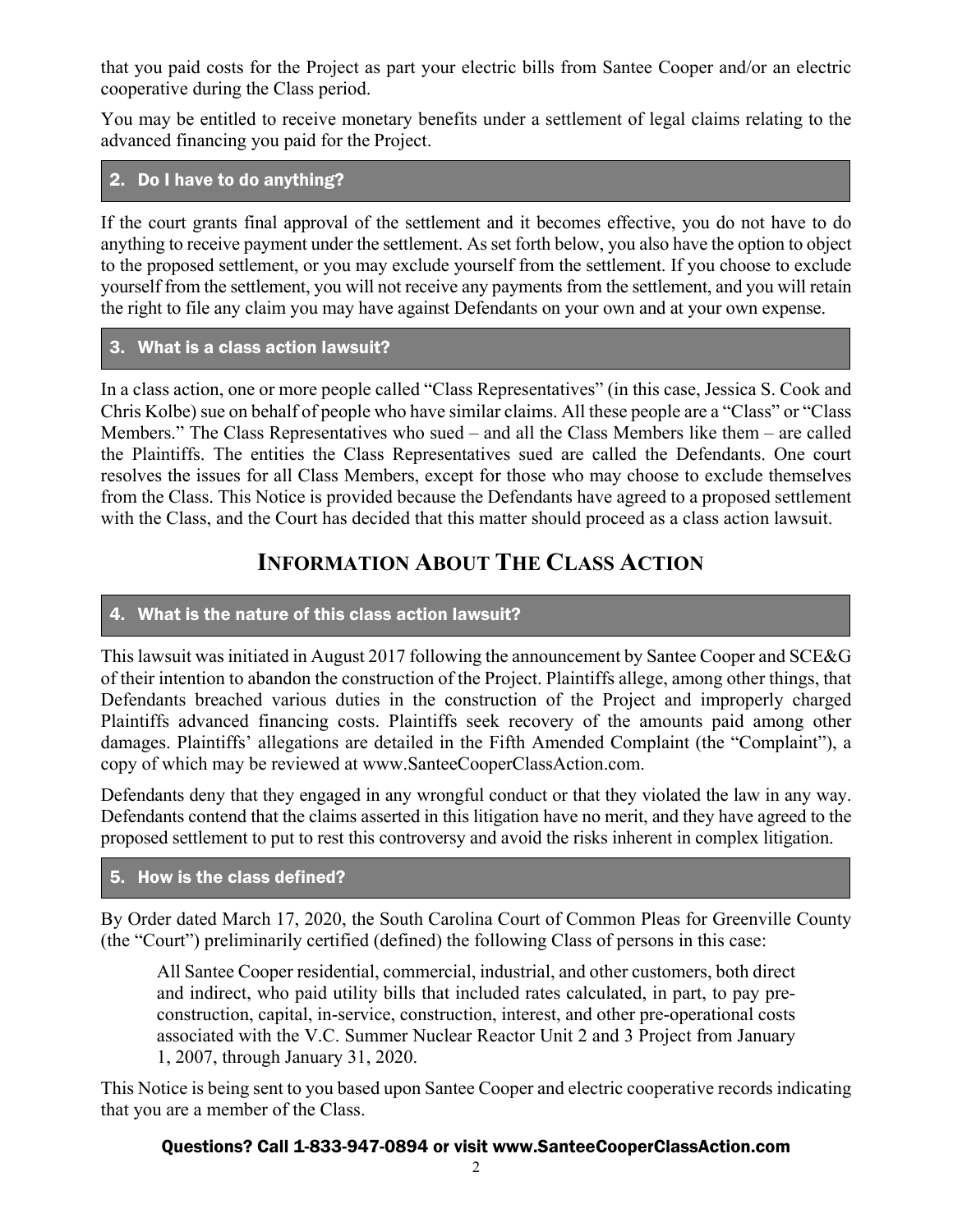#### 6. Who are the Class Representatives?

The Court designated Jessica Cook and Chris Kolbe to act as the Class Representatives. Additional Named Plaintiffs are Corrin F. Bowers & Son, Cyril B. Rush, Jr., Bobby Bostick, Kyle Cook, Donna Jenkins, and Ruth Ann Keffer.

The Court appointed Speights & Solomons, LLC, McGowan Hood & Felder, LLC, McCullough Khan, LLC, Strom Law Firm, LLC, Richardson Patrick Westbrook & Brickman, LLC, Galvin Law Group, LLC, Savage Royall & Sheheen, L.L.P., and Bell Legal Group, LLC as Class Counsel.

## 7. Who are the Defendants in this Lawsuit?

South Carolina Public Service Authority ("Santee Cooper"); W. Leighton Lord, III, William A. Finn, Barry Wynn, Kristofer Clark, Merrell W. Floyd, J. Calhoun Land, IV, Stephen H. Mudge, Peggy H. Pinnell, Dan J. Ray, David F. Singleton, Jack F. Wolfe, Jr. (collectively, the "Santee Cooper Directors"); Dominion Energy South Carolina, Inc., f/k/a South Carolina Electric & Gas Company ("SCE&G"); Dominion Energy Southeast Services, Inc., f/k/a SCANA Services, Inc. ("SCANA Services"); SCANA Corporation ("SCANA"); Central Electric Power Cooperative, Inc. ("Central"); and Palmetto Electric Cooperative, Inc. ("Palmetto") are the Defendants in this lawsuit. The Plaintiffs' claims against Palmetto are not part of the class action.

## **YOUR OPTIONS AND RIGHTS WITH RESPECT TO THIS PROPOSED SETTLEMENT**

You have a choice. You can remain a member of the Class *or* you have the right to exclude yourself from the Class. If you remain a member of the Class, you will participate in the proposed settlement, if it is finally approved by the Court. If you remain a member of the Class, you also have the right to object in writing to any part of the settlement if you choose to do so. Each of these choices has consequences that you should understand before making your decision.

#### **A. If you wish to remain a member of the Class and participate in the proposed settlement, YOU DO NOT NEED TO DO ANYTHING AT THIS TIME.**

If you wish to remain a member of the Class and participate in the proposed settlement:

- 1. You will be entitled to receive the benefits provided by this proposed settlement if the Court grants final approval of the settlement.
- 2. Pursuant to the proposed settlement, Defendants will provide benefits to the Class consisting of cash and prospective rate relief. SCE&G and Santee Cooper will provide a five hundred twenty million dollar (\$520,000,000.00) fund (the "Common Benefit Fund") as follows: (a) SCE&G will transfer to, or cause to be issued to, the Escrow Agent a number of shares of Dominion Energy, Inc. common stock, without par value, equal to \$320 million divided by the average daily adjusted closing price over the five trading days immediately preceding the transfer or issuance of the shares, and the Escrow Agent will sell the shares; and (b) Santee Cooper will pay two hundred million dollars (\$200,000,000.00) to the Common Benefit Fund in three (3) annual installments beginning in 2020, payable in the third quarter of each year, in the amounts of sixty-five million dollars (\$65,000,000.00), sixty-five million dollars (\$65,000,000.00), and seventy million dollars (\$70,000,000.00). Santee Cooper will also provide a rate freeze consistent with the rates projected in the Reform Plan submitted to the South Carolina General Assembly beginning in 2020 and extending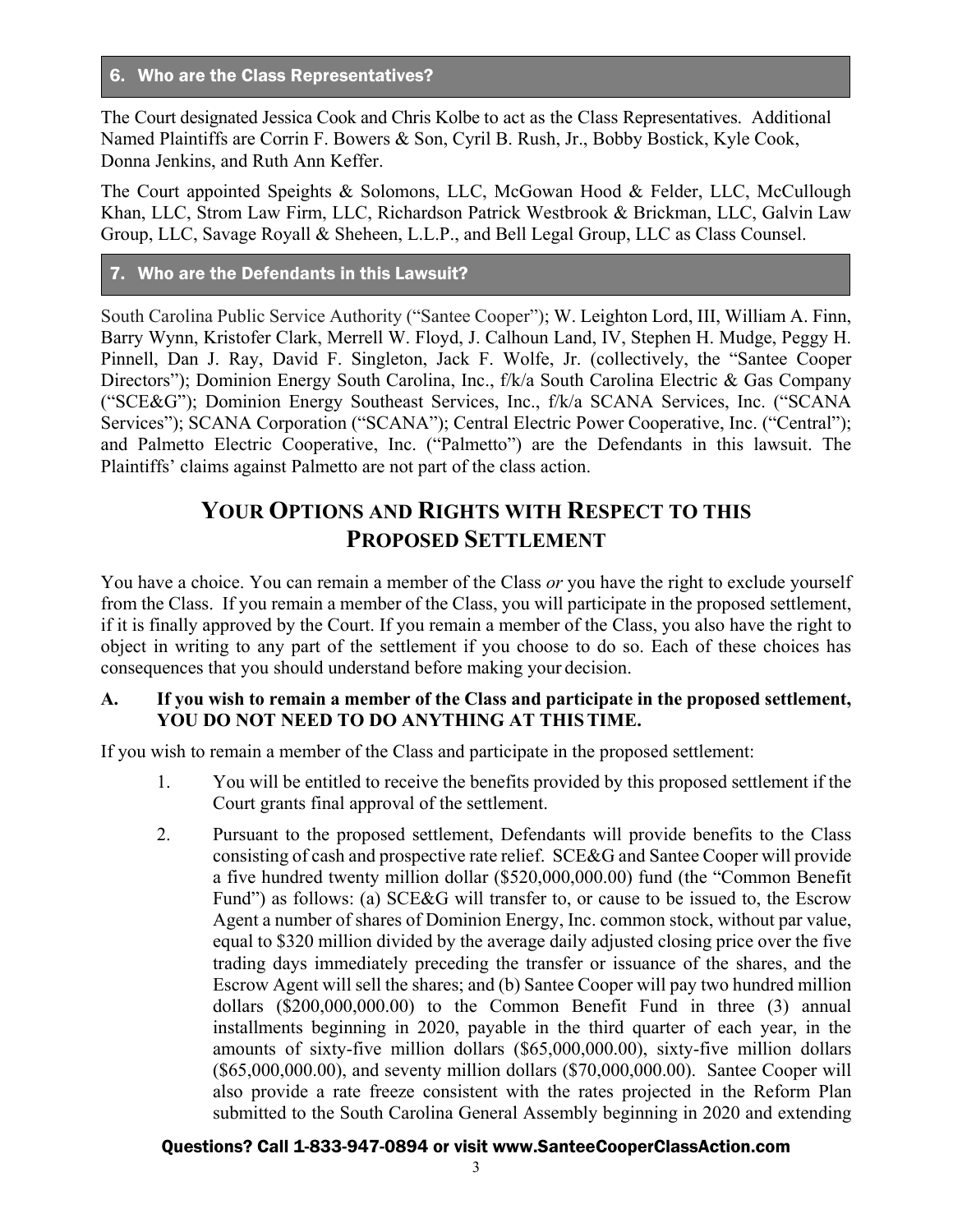through the end of 2024, with limited exceptions set forth in the Settlement Agreement available at www.SanteeCooperClassAction.com.

- 3. The Common Benefit Fund will be distributed among the Class Members proportionately based on how much each Class Member paid in costs associated with the Project. There will be a distribution from the Common Benefit Fund in 2020 of the SCE&G three hundred twenty million dollar (\$320,000,000.00) payment and the first Santee Cooper sixty-five million dollar (\$65,000,000.00) payment less (1) attorneys' fees and litigation expenses approved by the Court; (2) certain administrative and tax expenses; (3) service awards to the Class Representatives and Named Plaintiffs approved by the Court; and (4) for any and all Class Members who submit valid Requests for Exclusion, the pro rata amount those Class Members would have received had they not chosen to submit such a request.<sup>1</sup> There will be a distribution from the Common Benefit Fund in 2022 of the second Santee Cooper sixty-five million dollar (\$65,000,000.00) payment and the Santee Cooper seventy million dollar (\$70,000,000.00) payment less (1) certain administrative and tax expenses; and (2) for any and all Class Members who submit valid Requests for Exclusion, the pro rata amount those Class Members would have received had they not chosen to submit such a request. For each distribution:
	- a. Class Members who are current customers of Santee Cooper or an electric cooperative and whose payment is less than \$25.00 will receive payment in the form of a bill credit.
	- b. Class Members who are current customers of Santee Cooper or an electric cooperative and whose payment is at least \$25.00 will receive payment in the form of a check to the address on file with Santee Cooper or an electric cooperative (or to any better address that can be found or you may provide).
	- c. Class Members who are former customers of Santee Cooper or an electric cooperative will receive payment in the form of a check to the address on file with Santee Cooper or an electric cooperative (or to any better address that can be found or you may provide).
- 4. Class Members who are current Santee Cooper or electric cooperative customers will also receive prospective rate relief as set forth above. This or other rate relief may also be mandated by the South Carolina General Assembly.
- 5. Class Counsel and the Class Representatives will continue to represent your interests in this case. At the outset in August 2017, Class Counsel agreed to handle the case on a "contingent" basis and to advance all costs and expenses on behalf of the Plaintiffs and the Class. Class Counsel intend to file a motion for attorneys' fees to be paid from the Common Benefit Fund in an amount not to exceed 15% of the Common Benefit Fund and expenses advanced by Class Counsel to be paid from the Common Benefit Fund in an amount not to exceed two million dollars (\$2,000,000.00). Class Counsel's Motion for Attorneys' Fees and Expenses must be approved by the Court. Class Counsel will also seek approval of Class Representative service awards of ten thousand dollars (\$10,000.00) and Named Plaintiff service awards of two thousand five hundred dollars (\$2,500.00) to recognize their time, energy, and commitment

 $1$  By way of example only, if the net cash to be distributed after the deductions discussed above is \$440,000,000.00, and the estimated Project costs paid by all Class Members who do not request exclusion are \$650,000,000.00, a Class Member whose estimated proportional share of total costs paid is \$300.00 will receive approximately \$200.00.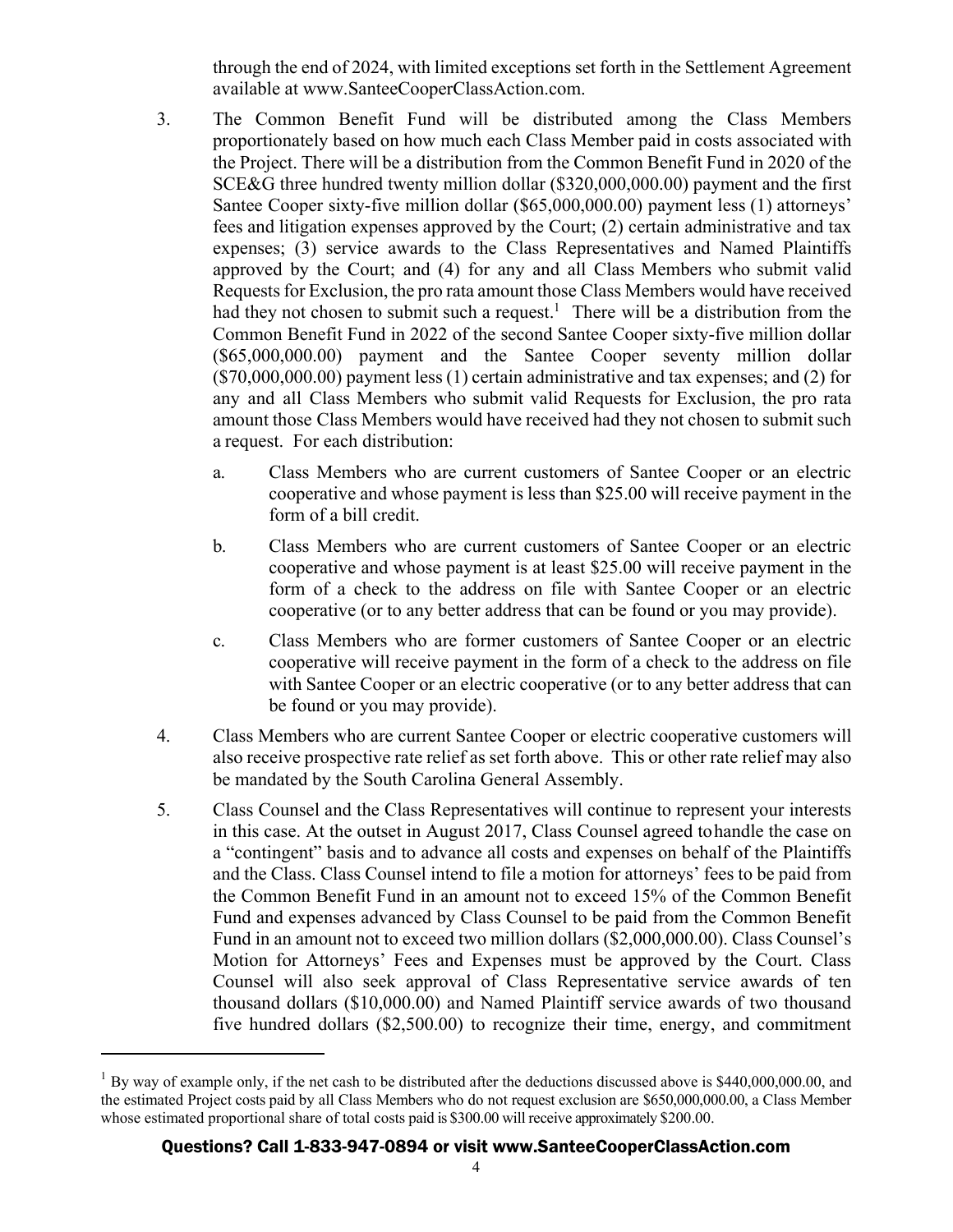during the litigation.

6. In completing the settlement approval process, Plaintiffs will petition the Court for a Final Order dismissing this case as to the Class Members with prejudice, and any person who remains in the Class and does not request exclusion from the settlement will be bound by it.

## **B. If you want to exclude yourself from the proposed settlement, this is what you must do.**

If you want to exclude yourself from this proposed settlement, you must mail or deliver a Request for Exclusion to the Settlement Administrator at the address set forth below. Your Request for Exclusion must contain the following information **and must be signed by the Class Member**: (1) the full name of the Class Member; (2) the current address of the Class Member; (3) the Class Member's electricity provider; (4) service address and/or account number for which the Class Member is requesting exclusion; (5) reference *Cook, et al. v. South Carolina Public Service Authority, et al.*, Case No. 2019- CP-23-6675; and (5) state in express and clear terms the Class Member's desire to be excluded from the settlement and from the Class. Failure to comply with these requirements and to timely submit a proper Request for Exclusion shall result in the Class Member being bound by the terms of the settlement.

A Request for Exclusion Form is available at www.SanteeCooperClassAction.com for your convenience. You must mail or deliver your Request for Exclusion to:

> Cook v. SCPSA Exclusions P.O. Box 3127 Portland, OR 97208-3127

## **To be effective, the Request for Exclusion must be completed, signed, and postmarked or delivered no later than June 15, 2020.**

By making this election to be excluded from the proposed settlement:

- 1. You will not receive any payments from the settlement (but current Santee Cooper and electric cooperative customers will receive the prospective rate relief);
- 2. You may not file an objection to the settlement;
- 3. You will not be bound by any determinations or any judgment made in this lawsuit, whether favorable or unfavorable, and you will not be entitled to any relief awarded to the Class under the settlement or otherwise; and
- 4. You may attempt to pursue any claims you have against Defendants at your own risk and expense by filing your own lawsuit.

#### **C. If you wish to object to any portion of the settlement, this is what you must do:**

If you remain a member of the Class, you have the right to object to the fairness of any aspect of the proposed settlement. If you wish to object, you must both file with the Court and mail to Class Counsel and Defendants' Counsel a written objection specifically referring to *Cook, et al. v. South Carolina Public Service Authority, et al.*, Case No. 2019-CP-23-6675. All objections must include the following information: (1) the full name of the Class Member; (2) the current address of the Class Member; (3) the Class Member's electricity provider; (4) the service address and/or account number; (5) all specific objections and the reasons in support thereof; and (6) any and all supporting papers. Any Class Member who files an objection must also appear at the Fairness Hearing in person or through counsel to show why the proposed settlement should not be approved as fair, reasonable, just, and adequate.

If you intend to object through counsel, your attorney must append a list of all prior objections previously filed by such counsel to class action settlements in state and federal courts, and with respect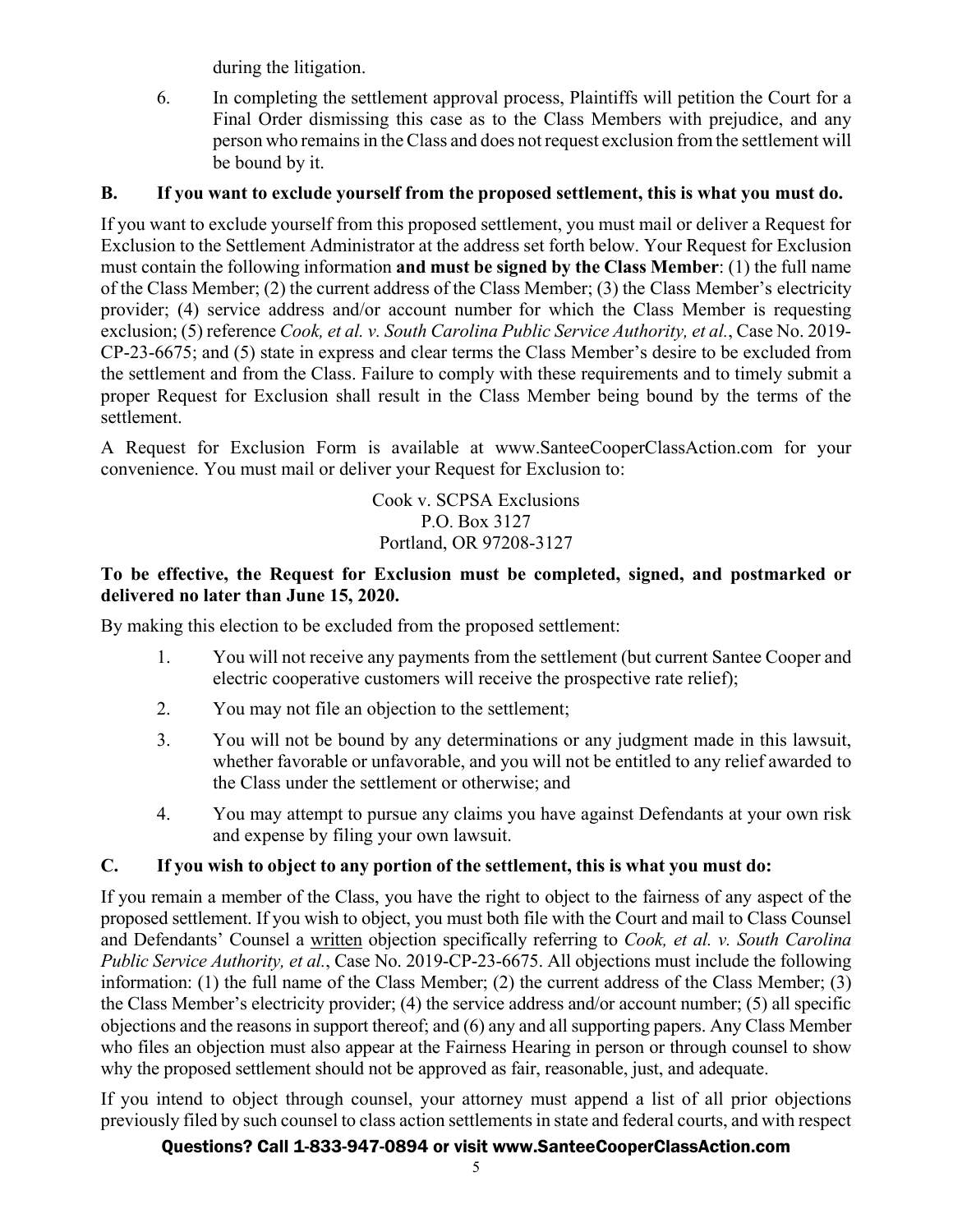to each, provide (1) the case number; (2) the court where the prior objection was filed; (3) and the outcome of the objection.

Any Class Member who does not properly file and serve a timely written objection to the settlement shall not be permitted to object to the settlement at the Fairness Hearing and shall be foreclosed from seeking review of the settlement by appeal, collateral attack, or otherwise.

To file your objection with the Court, you must mail or deliver the original of the written objection to:

Greenville County Clerk of Court 305 E. North Street, #202 Greenville, SC 29601

#### **PLEASE DO NOT CALL THE COURT.**

You must also mail copies of your written objection to the following Counsel:

#### **SPEIGHTS & SOLOMONS, LLC**

Re: *Cook v. SCPSA*  100 Oak Street Hampton, SC 29924

#### **KING & SPALDING LLP**

Re: *Cook v. SCPSA*  1180 Peachtree St. NE Atlanta, GA 30309

#### **NELSON MULLINS RILEY & SCARBOROUGH LLP**

Re: *Cook v. SCPSA* 1320 Main Street, 17<sup>th</sup> Floor Columbia, SC 29201

#### **ROBINSON GRAY STEPP & LAFFITTE, LLC**

Re: *Cook v. SCPSA* Post Office Box 11449 Columbia, SC 29211

**To be effective, the objection must be postmarked or delivered to the Court and Counsel no later than July 1, 2020.**

## **THE FINAL FAIRNESS HEARING AND RELEASE OF CLAIMS**

**The Final Fairness Hearing.** The Court will hold a final hearing to consider the fairness and adequacy of this proposed settlement and to consider Class Counsel's Motion for Attorneys' Fees and Expenses on **July 20, 2020, at 10:00 A.M., Richland County Courthouse, 1701 Main Street, Columbia, SC 29201**.

**Release.** The proposed settlement is intended to resolve and terminate all claims that were raised or could have been raised by or on behalf of the Class Members as alleged in the Complaint in this matter relating to (1) any activity associated with the decision to begin construction of the Project; (2) any activity associated with construction efforts associated with the Project; (3) any activity associated with charging Santee Cooper or electric cooperative customers costs associated with the Project; (5) any activity associated with the decision to abandon construction efforts associated with the Project; and (6) any activity associated with the disclosures made, or not made, to the Office of Regulatory Staff or the South Carolina Public Service Commission regarding the Project. The proposed settlement, if finally approved by the Court, will result in the release by each Class Member of all such